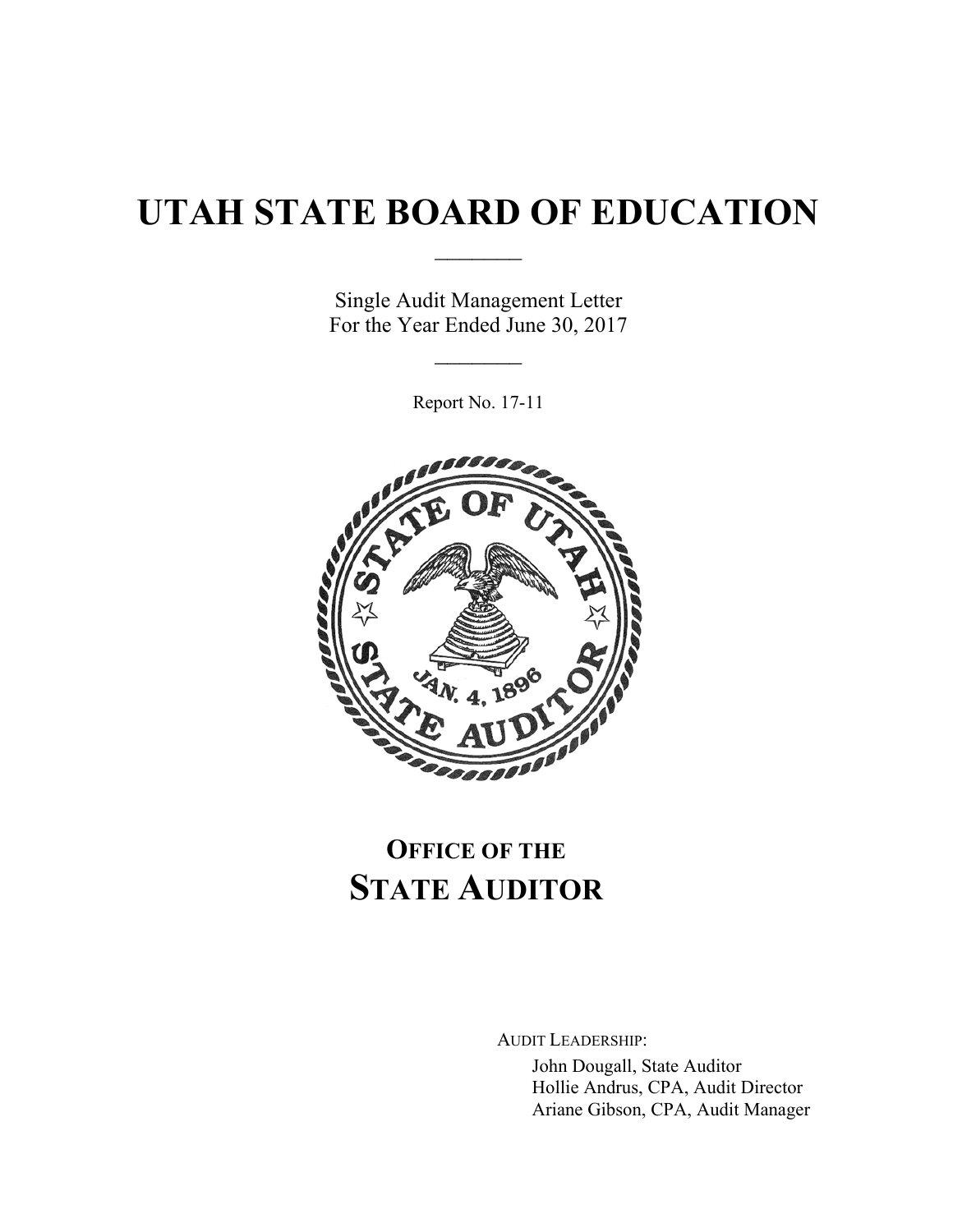### **UTAH STATE BOARD OF EDUCATION**

**Single Audit Management Letter**  FOR THE YEAR ENDED JUNE 30, 2017

# TABLE OF CONTENTS Page

| <b>SINGLE AUDIT MANAGEMENT LETTER</b>                                               |                                                                                                 |                        |   |
|-------------------------------------------------------------------------------------|-------------------------------------------------------------------------------------------------|------------------------|---|
|                                                                                     | Federal Program                                                                                 | Type/<br>Applicability |   |
| Inadequate Internal Controls Over Subrecipient Single<br><b>Audit Reviews</b>       | Child Nutrition;<br>Child & Adult Care<br>Food Program                                          | $SD-f$ ; RN- $f$       | 3 |
| Inadequate Internal Controls Over Subrecipient<br>Monitoring Pre-award Requirements | Career & Tech Ed;<br>Special Ed Cluster;<br><b>Supporting Effective</b><br>Instruction          | $SD-f$ ; RN- $f$       | 4 |
| Risk of Noncompliance                                                               | Career & Tech Ed                                                                                | $SD-f$ ; RN- $f$       | 6 |
|                                                                                     | <b>FINDINGS AND RECOMMENDATIONS:</b><br>3. Lack of Documentation for Evaluation of Subrecipient |                        |   |

Finding Type:<br>
SD Significant Deficiency of Internal Control<br>
f Federal Program Significant Deficiency of Internal Control

RN Reportable Noncompliance or Illegal Acts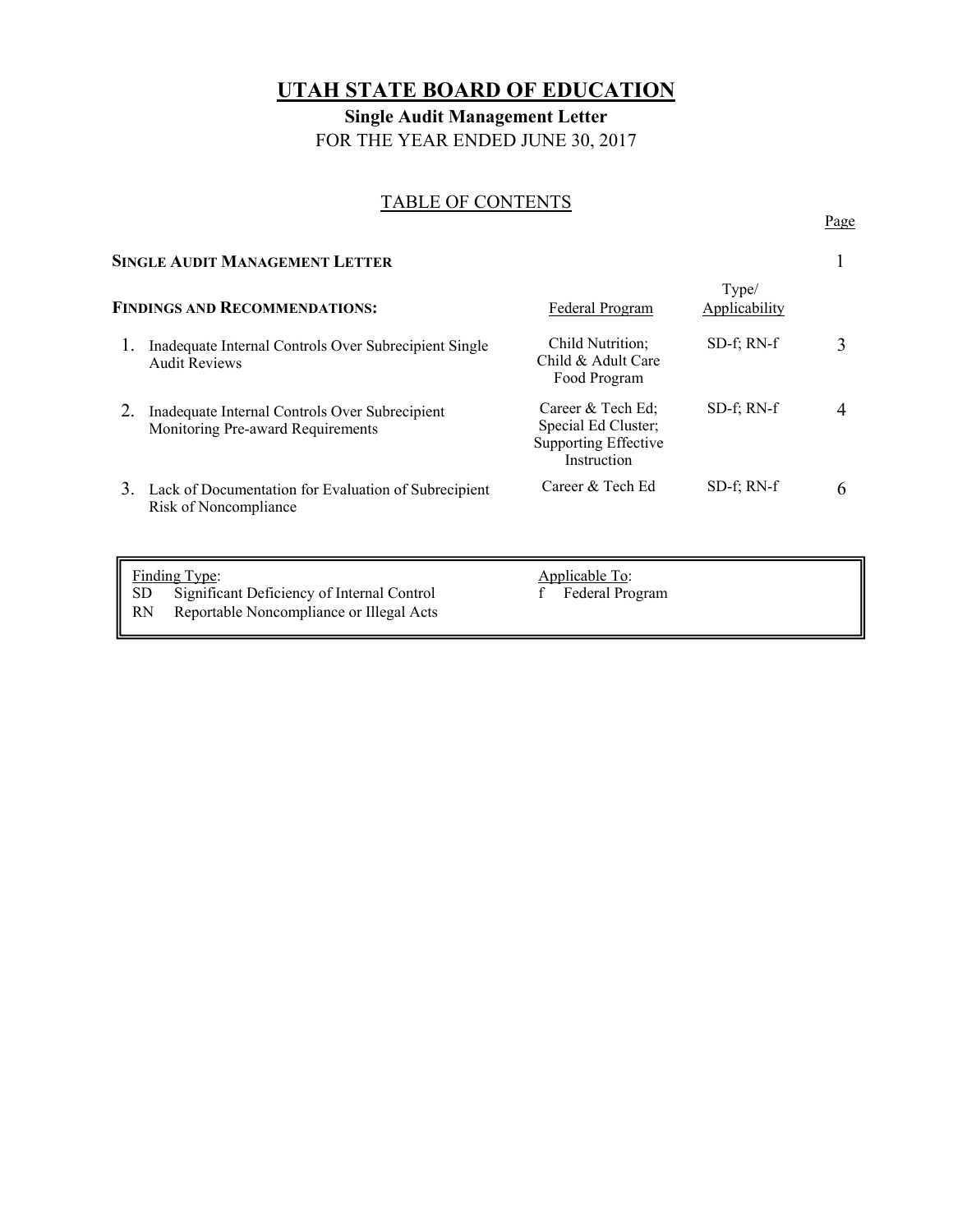

**OFFICE OF THE STATE AUDITOR**

### **SINGLE AUDIT MANAGEMENT LETTER NO. 17-11**

December 8, 2017

To the Utah State Board of Education and Sydnee Dickson, State Superintendent of Public Instruction

This management letter is issued as a result of the Utah State Board of Education's (USBE's) portion of the statewide federal compliance audit for the year ended June 30, 2017. Our final report on compliance and internal control over compliance issued to meet the reporting requirements of Title 2 U.S. *Code of Federal Regulations* (CFR) Part 200, *Uniform Administrative Requirements, Cost Principles, and Audit Requirements for Federal Awards* (Uniform Guidance) is issued under separate cover. We tested the following federal programs as major programs at USBE:

- Career & Technical Education
- Child Nutrition Cluster
- Child and Adult Care Food Program
- Special Education Cluster (IDEA)
- Supporting Effective Instruction State Grants (formerly Improving Teacher Quality State **Grants**

In planning and performing our compliance audit of the programs listed above, we considered USBE's compliance with the applicable types of compliance requirements as described in the *OMB Compliance Supplement* for the year ended June 30, 2017. We also considered USBE's internal control over compliance with the types of requirements described above that could have a direct and material effect on the major programs tested in order to determine the auditing procedures that were appropriate in the circumstances for the purpose of expressing an opinion on compliance and to test and report on internal control over compliance in accordance with the Uniform Guidance, but not for the purpose of expressing an opinion on the effectiveness of internal control over compliance. Accordingly, we do not express an opinion on the effectiveness of USBE's internal control over compliance.

A *deficiency in internal control over compliance* exists when the design or operation of a control over compliance does not allow management or employees, in the normal course of performing their assigned functions, to prevent or to detect and correct on a timely basis noncompliance with a type of compliance requirement of a federal program. A *material weakness in internal control over compliance* is a deficiency, or a combination of deficiencies, in internal control over compliance, such that there is a reasonable possibility that material noncompliance with a type of compliance requirement of a federal program will not be prevented, or detected and corrected on a timely basis. A *significant deficiency in internal control over compliance* is a deficiency, or a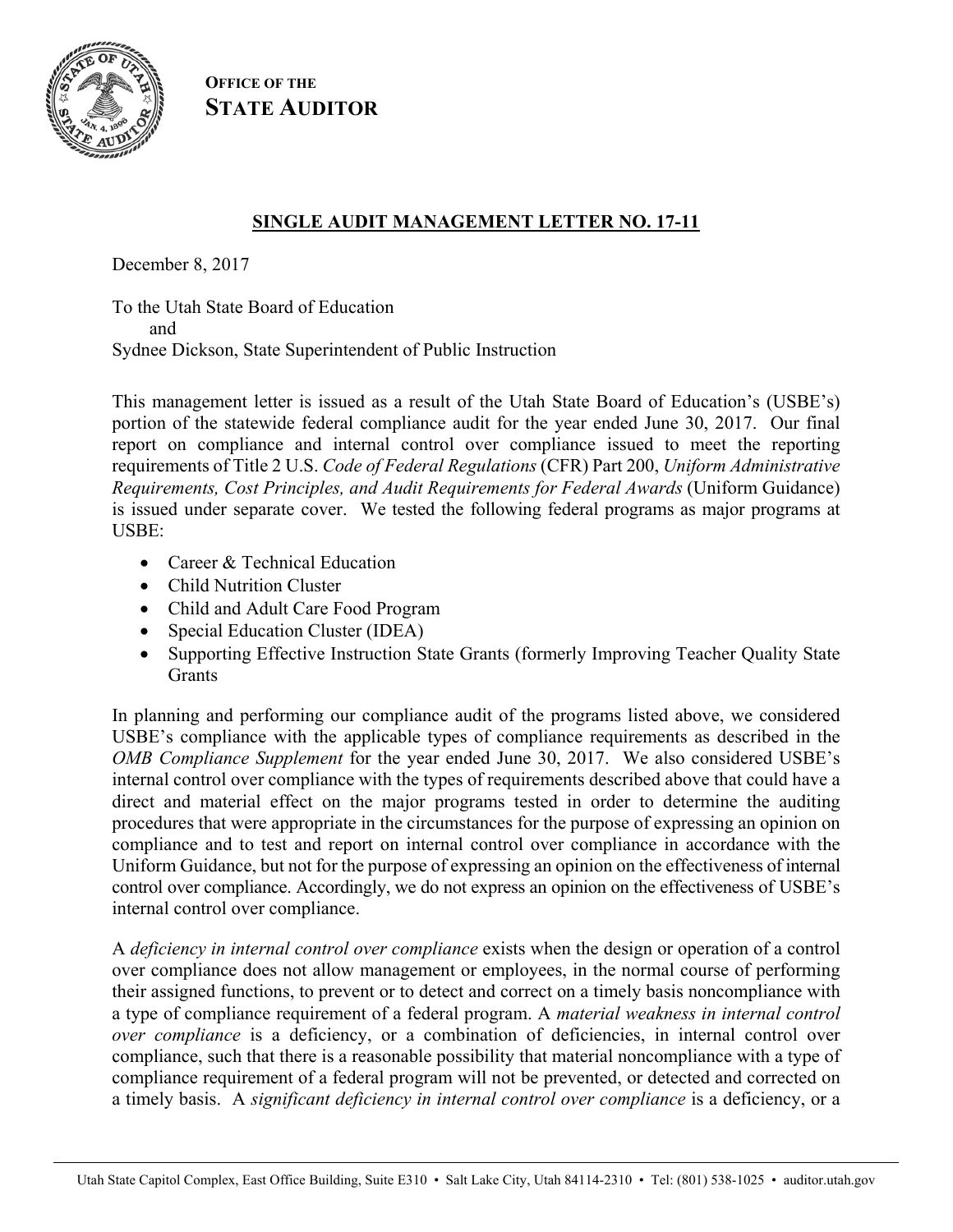combination of deficiencies, in internal control over compliance that is less severe than a material weakness, yet important enough to merit attention by those charged with governance.

Our consideration of internal control over compliance was for the limited purposes described in the second paragraph and was not designed to identify all deficiencies in internal control over compliance that might be material weaknesses or significant deficiencies and therefore, material weaknesses or significant deficiencies may exist that were not identified.

Given these limitations, we did not identify any deficiencies in USBE's internal control that we consider to be material weaknesses. However, we consider the deficiencies in internal control over compliance presented in the accompanying schedule of findings and recommendations as Findings 1 through 3 to be significant deficiencies.

USBE's written responses to and Corrective Action Plans for the findings identified in our audit were not subjected to the audit procedures applied in our audit and, accordingly, we express no opinion on them.

The purpose of this communication is solely to describe the scope of our testing of internal control over compliance and the results of that testing. Accordingly, this communication is not suitable for any other purpose.

We appreciate the courtesy and assistance extended to us by the personnel of USBE during the course of our audit, and we look forward to a continuing professional relationship. If you have any questions, please contact me.

Sincerely,

Hellie Andrus

Hollie Andrus, CPA Audit Director 801-808-0467 handrus@utah.gov

cc: Scott Jones, Deputy Superintendent of Operations Debbie Davis, Director, Internal Audit Natalie Grange, Assistant Superintendent of Financial Operations Deborah Jacobsen, Director of Internal Accounting/Controller Thalea Longhurst, State Director of CTE Jeannie Rowland, Educator Effectiveness Coordinator Kathleen Britton, Director, Child Nutrition Programs Kim Loveland, SNP Coordinator Devon Parcell, Child and Adult Care Food Program Coordinator Leah Voorhies, Assistant Superintendent of Student Support Patty Norman, Deputy Superintendent of Student Achievement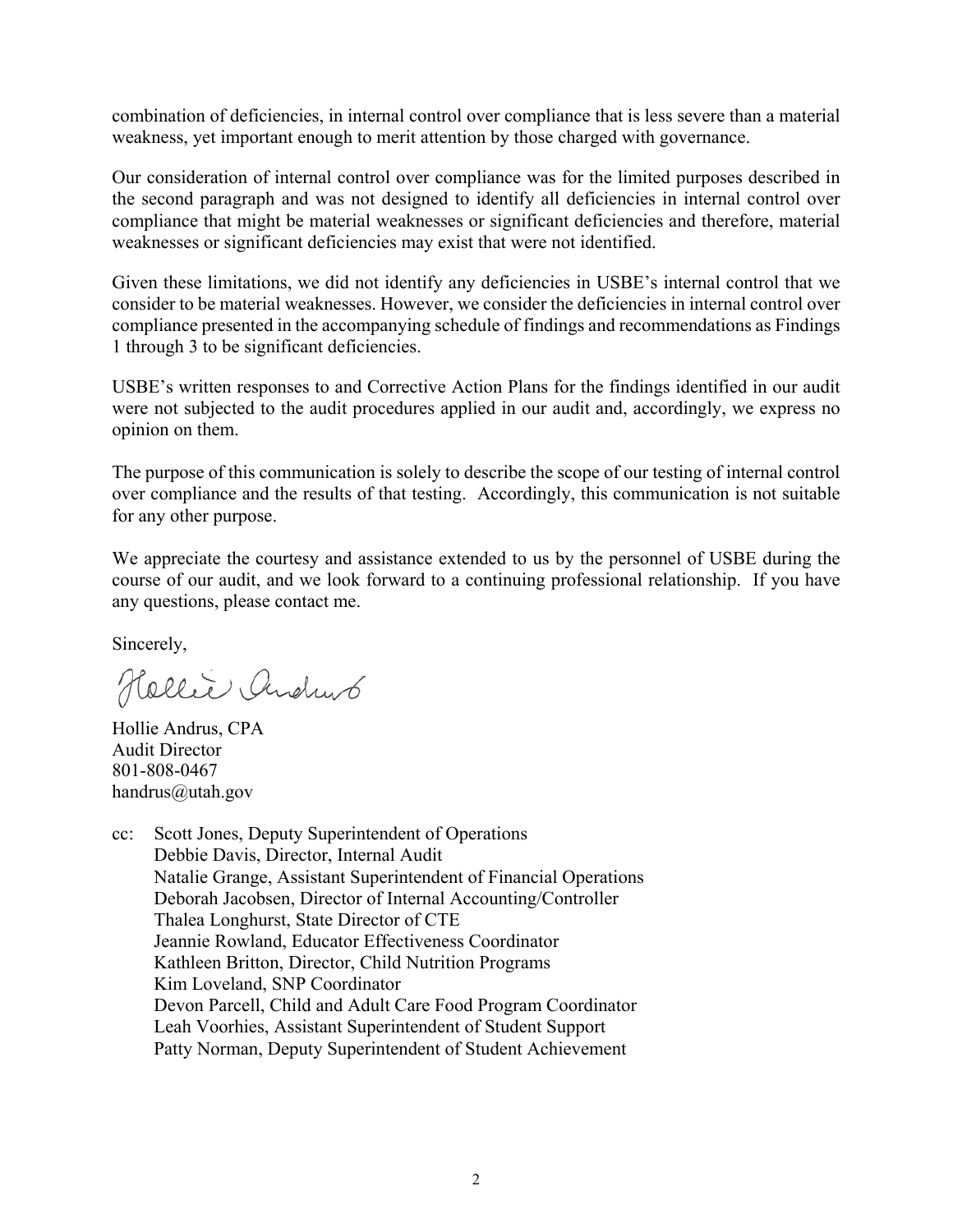### **FINDINGS AND RECOMMENDATIONS**

#### **1. INADEQUATE INTERNAL CONTROLS OVER SUBRECIPIENT SINGLE AUDIT REVIEWS**

Federal Agency: **Department of Agriculture**  CFDA Numbers and Titles: **1) 10.553, 10.555, 10.556, 10.559 Child Nutrition Cluster 2) 10.558 Child and Adult Care Food Program**  Federal Award Numbers: **1) 173UT311N1099 2) 173UT311N2020**  Questioned Costs: N/A Pass-through Entity: N/A Prior Year Single Audit Report Finding Number: N/A

The Utah State Board of Education (USBE) has inadequate internal controls over its monitoring of Child Nutrition programs to ensure Child Nutrition subrecipients have Single Audits as required by federal regulations. According to 2 CFR 200 §200.331 (d)-(h), USBE must 1) verify that every subrecipient is audited as required, 2) follow-up and ensure that the subrecipient takes timely and appropriate action on all deficiencies detected through audits, etc., and 3) consider whether the results of a subrecipient's audit, etc., indicate conditions that necessitate adjustments to its records. We tested 20 subrecipients and noted the following:

- 1. Child Nutrition Program (CNP) USBE failed to request an annual grant certification from one subrecipient that received \$384,278 from USBE in State fiscal year 2016. USBE uses the annual grant certifications to determine which agencies require a Single Audit.
- 2. Child and Adult Care Food Program (CACFP) For two subrecipients, USBE's tracking spreadsheet indicated a single audit was not required, but the subrecipients' annual grant certifications indicated a single audit was required. Although USBE's tracking spreadsheet did not indicate the reports were required, USBE did provide us copies of each subrecipients' Single Audits from the Federal Audit Clearinghouse. In addition, for one of these two subrecipients, USBE did not document the Single Audit findings in the tracking spreadsheet and did not follow up on the findings.

These oversight errors were caused by employee turnover and a lack of written policies and procedures regarding monitoring subawards. Inadequate reviews of Single Audit reports can result in noncompliance with federal subrecipient monitoring requirements, inappropriate use of federal funds without detection, and possible failure to collect questioned costs identified in audit reports.

#### **Recommendation:**

**We recommend USBE establish adequate internal controls to ensure it performs the required monitoring of subrecipient Single Audit reports, including following up on all audit findings.**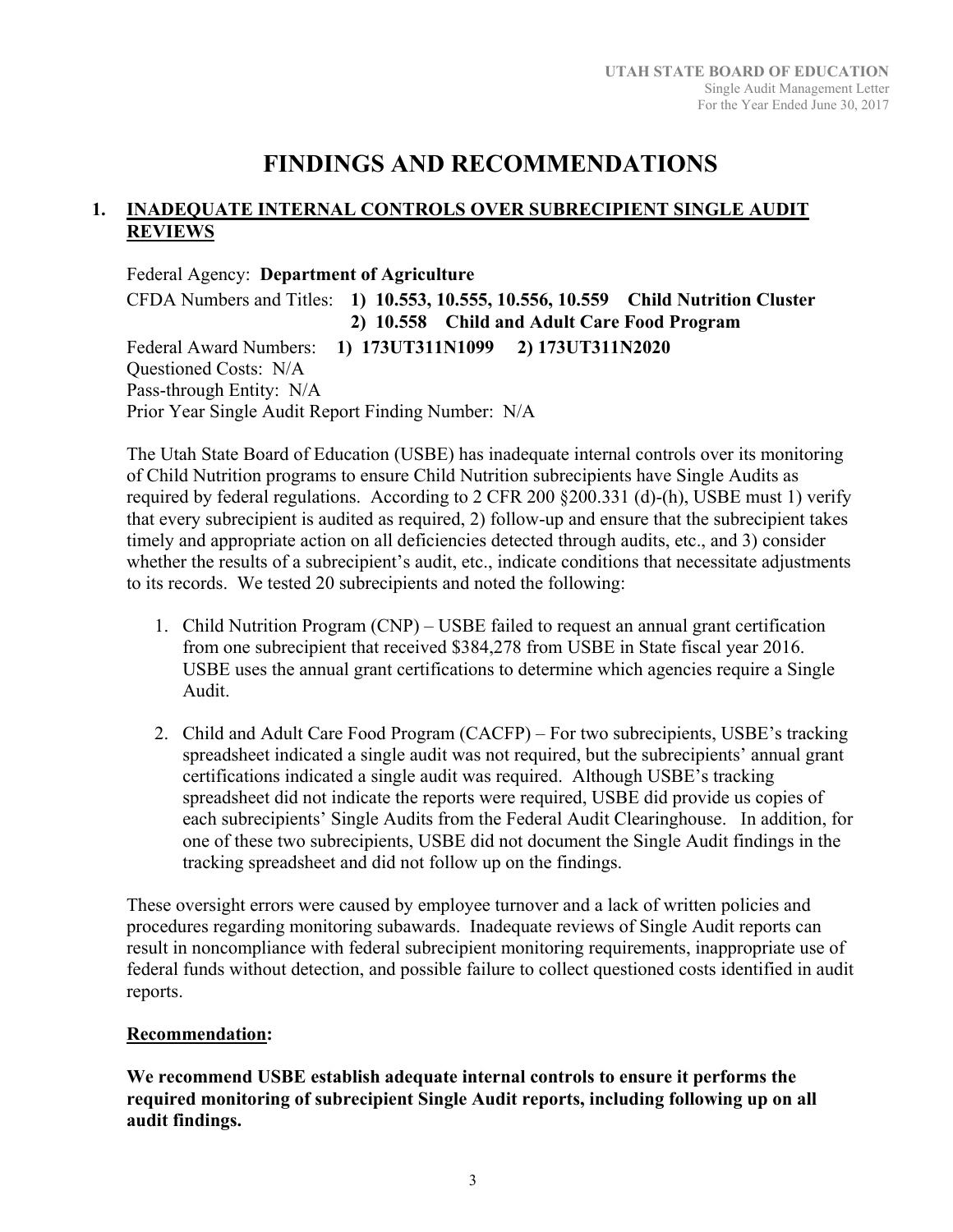#### *USBE's Response:*

*The USBE agrees with this finding.* 

#### *Corrective Action Plan:*

*The USBE CNP section had an existing practice in place to ensure that monitoring occurs of nonprofit and for profit organization sub‐recipient audits; however, during the transition period caused by employee turnover, this process was not completed. When this noncompliance was noted, monitoring and follow up for the 2016 fiscal year occurred. This oversight occurred only for sub‐recipients that are not school districts or charter schools. School districts and charter school audits are reviewed and monitored by the Financial Operations section.* 

*A standard operation procedure has been created and put into place that documents the timelines and steps that will occur annually to ensure compliance with the uniform guidance sub‐recipients monitoring requirements. The CNPweb system will be used to gather data from non‐lea subrecipients and help to ensure that monitoring and follow up occurs using the correct threshold.* 

*Contact Person: Devon Parcel, CNP Program Lead, 801‐538‐7689 Anticipated Correction Date: Implemented* 

#### **2. INADEQUATE INTERNAL CONTROLS OVER SUBRECIPIENT MONITORING PRE-AWARD REQUIREMENTS**

Federal Agency: **Department of Education** 

CFDA Numbers and Titles: **1) 84.048 Career and Technical Education 2) 84.027, 84.173 Special Education Cluster (IDEA)** 

 **3) 84.367 Supporting Effective Instruction (Title IIa)** 

Federal Award Numbers: **Various**  Questioned Costs: N/A Pass-through Entity: N/A Prior Year Single Audit Report Finding Number: N/A

USBE does not have adequate internal controls to ensure all required information is included in subrecipient award documentation. According to federal regulations (2 CFR 200.331(a)(1)), all pass-through entities must ensure that every subaward includes specific information at the time of the subaward.

We reviewed subaward documents for 9 Career and Technical Education (CTE) subrecipients, 43 Special Education Grants to States (IDEA) subrecipients, and 30 Supporting Effective Instruction State Grants (Title IIa) subrecipients and noted that all subaward letters lacked the following information:

- Clear identification that the award is a subaward
- Subrecipient's unique entity identifier (DUNS number)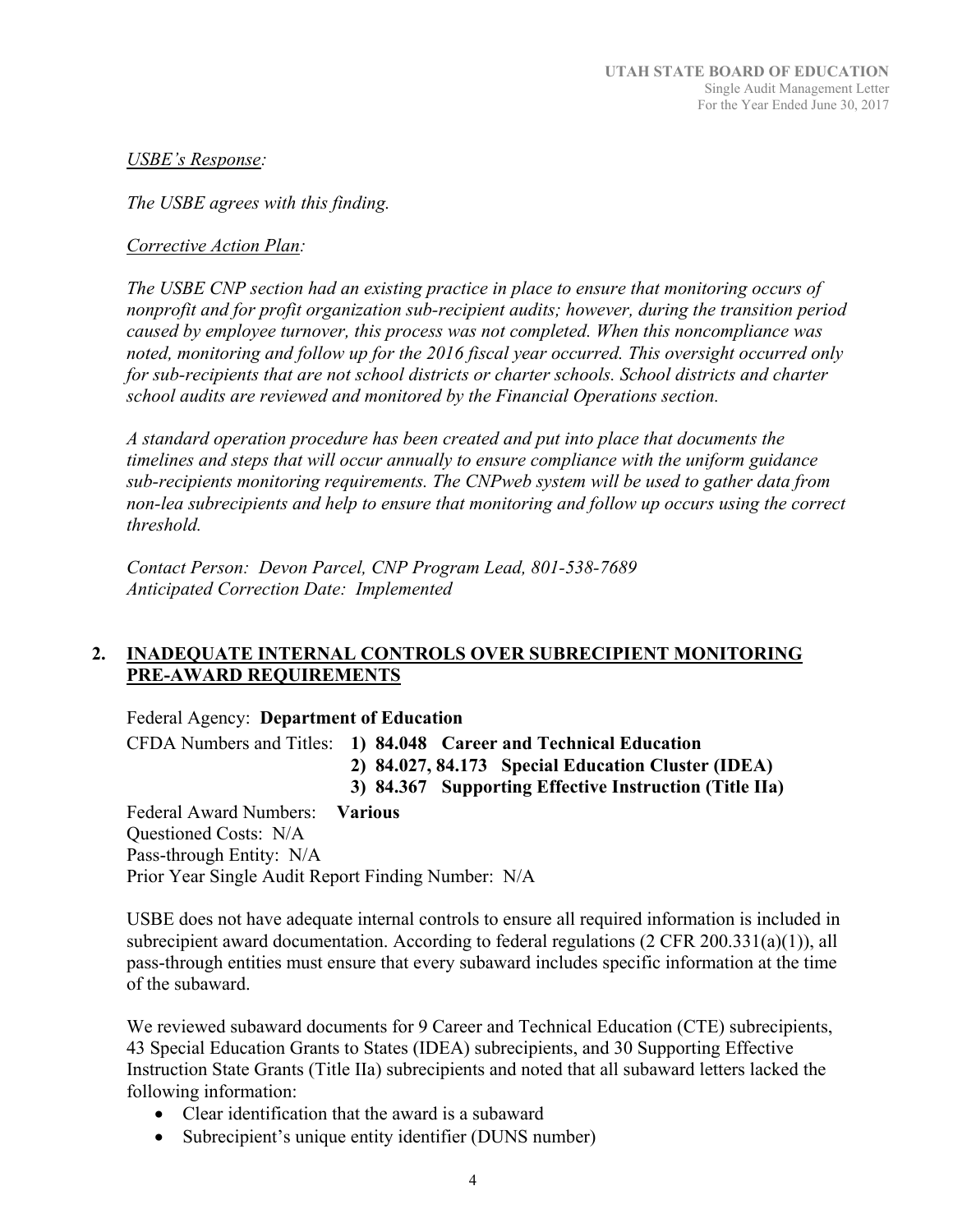- Federal award date
- Federal Award Identification Number (FAIN)
- Total amount of the federal award
- Identification of whether the award is  $R&D$
- Any applicable indirect cost rate

These errors occurred because USBE did not adequately update its processes to ensure compliance with Uniform Guidance requirements. Not including required information in subaward documentation prior to issuance of subawards increases the risk that subrecipients will not comply with program requirements.

#### **Recommendation:**

**We recommend USBE strengthen internal controls for its respective programs to ensure that all required information is properly included within each program's subaward contracts in accordance with applicable laws and compliance requirements.** 

#### *USBE's Response:*

*The USBE partially agrees with this finding.* 

#### *Corrective Action Plan:*

*The USBE concurs that award letters issued for the period under audit do not list all required information listed in the uniform guidance section 200.331. Prior to the time the uniform guidance became effective, an analysis was conducted of the BASE system, which is the only system that issues award letters for USBE sub‐awards. The cost to reprogram BASE, gather all required data points, and implement new award letters was not feasible or practical because the USBE is creating a new grants management system and the existing system was being decommissioned in phases from 2016‐2018. Manually creating mail merge letters for over 300 sub‐recipients and 34+ federal grants that are modified at least twice a year, was not efficient or practical for the agency.* 

*An analysis was conducted of the elements required by the uniform guidance and not presently included in the award letters. The elements not included were not deemed to be a critical risk of noncompliance for the LEAs or the USBE. The USBE validates sub‐recipients DUNS numbers and has all DUNS numbers on file in order to complete compliant FFATA reporting. DUNS numbers are provided by all sub‐recipients and are stored in FINET vendor profiles, which will be accessible to the new grants system. Sub‐recipients are notified of their award amount, the amount of award modifications, the CFDA number of a grant, and the period of availability of each grant. The USBE does not have R&D grants, and the FAIN number, total federal award amounts and federal award date have no impact on the sub‐recipients ability to adequately report and disclose the subrecipients expenditures of federal funds.* 

*LEA indirect cost rates are calculated by the USBE and the LEA. These rates are visible in the UPEFS system, and are disclosed to the LEA when the LEA signs their indirect cost agreement*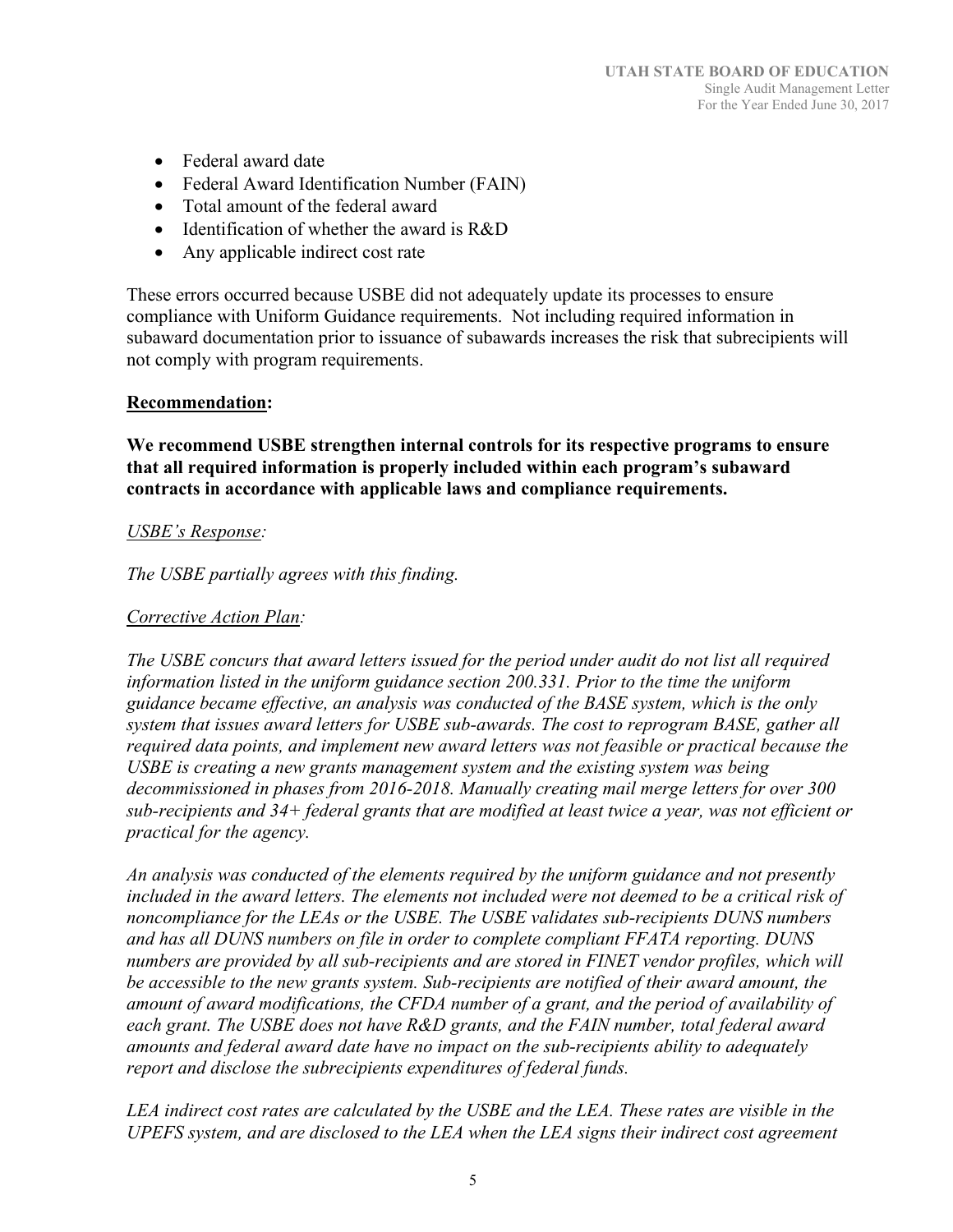*annually. Indirect costs rates and the schedule of applicable programs are published by LEA on the USBE's website annually. Non‐LEA rates are negotiated separately or established by authorized agreements with other federal cognizant agencies. The rates are also loaded by program in the current grant management system for all ESSA and Special Education grants. CTE grants are not included in the current system.* 

*The new grants management system is being designed to collect all required elements at the creation point of the grant and the award letter issued through the system. The system is set to go live in July of 2018. Awards in state fiscal year FY2019 will be fully compliant with all required elements in the uniform guidance section 200.331.* 

*Contact Person: Natalie Grange, Assistant Superintendent of Financial Operations, 801‐538‐7668 Anticipated Correction Date: July 1, 2018*

#### **3. LACK OF DOCUMENTATION FOR EVALUATION OF SUBRECIPIENT RISK OF NONCOMPLIANCE**

Federal Agency: **Department of Education**  CFDA Number and Title: **84.048 Career and Technical Education**  Federal Award Numbers: **Various**  Questioned Costs: N/A Pass-through Entity: N/A Prior Year Single Audit Report Finding Number: N/A

USBE could not provide documentation showing that it had performed risk evaluations to determine the appropriate level of subrecipient monitoring. According to federal regulations (2 CFR section 200.331(b)), "a pass-through entity must evaluate each subrecipient's risk of noncompliance with Federal statutes, regulations, and the terms and conditions of the subaward for purposes of determining the appropriate subrecipient monitoring." Inability to provide documentation of risk evaluations was due to personnel turnover at USBE, which impacted the time available to develop procedures for new subrecipient risk evaluation requirements. Without documentation, we could not determine whether USBE performed proper risk evaluations or performed adequate subrecipient monitoring procedures based on the risk evaluations.

#### **Recommendation:**

#### **We recommend USBE implement procedures to document subrecipients' risk of noncompliance and the effect on monitoring procedures.**

#### *USBE's Response:*

*The USBE partially agrees with this finding.*